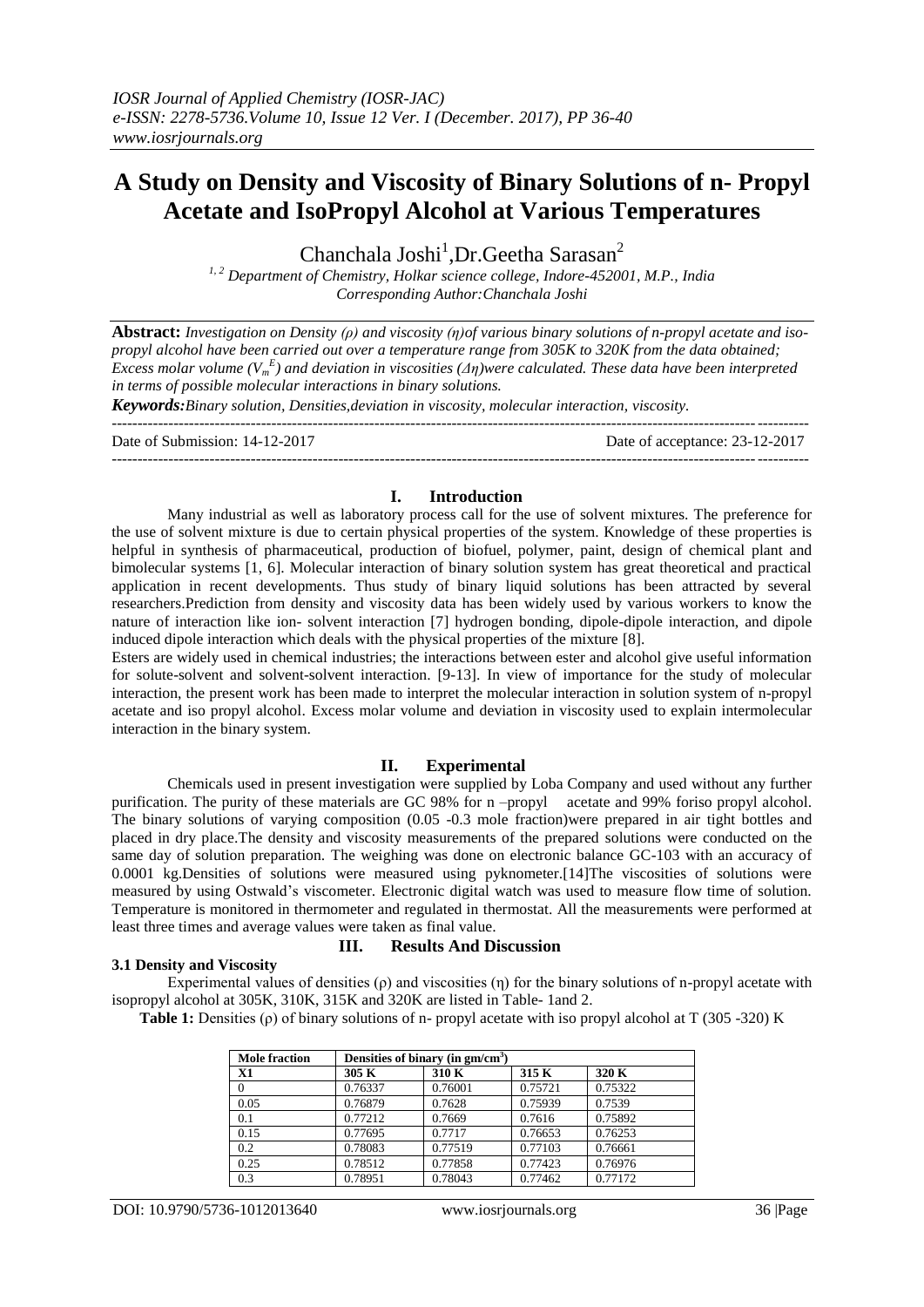Experimental measured densities for binary system of n-propyl acetate and iso propyl alcohol increase with increasing concentration of n- propyl acetate. Density value gradually decreases with increasing temperature at the same concentration as shown in **Fig 1**.



Fig. 1 Plot of densities and mole fraction of n- propyl acetate and iso propyl alcohol

|  |  |  | <b>Table 2:</b> Viscosities ( $\eta$ ) of binary solutions of n- propyl acetate with iso propyl alcohol at T (305 -320) K |  |
|--|--|--|---------------------------------------------------------------------------------------------------------------------------|--|
|  |  |  |                                                                                                                           |  |

| <b>Molefraction</b> |        | Viscosities of binary $\eta(m.Pa.s)$ |        |        |  |
|---------------------|--------|--------------------------------------|--------|--------|--|
| X1                  | 305 K  | 310 K                                | 315 K  | 320 K  |  |
| $\Omega$            | 1.9056 | 1.8146                               | 1.7304 | 1.6528 |  |
| 0.05                | 1.3723 | 1.1882                               | 1.1138 | 0.9943 |  |
| 0.1                 | 1.1851 | 1.1335                               | 1.0477 | 0.9578 |  |
| 0.15                | 1.1219 | 1.0178                               | 0.9412 | 0.8583 |  |
| 0.2                 | 1.0209 | 0.9254                               | 0.8591 | 0.8019 |  |
| 0.25                | 0.8837 | 0.8144                               | 0.7746 | 0.7439 |  |
| 0.3                 | 0.7989 | 0.7631                               | 0.7398 | 0.6932 |  |

Viscosities for binary system of n-propyl acetate and iso propyl alcohol decrease with increasing temperature and increasing concentration of n-propyl acetate as shown in **Fig 2**.



Fig.2 Plot of viscosity and mole fraction of n-propyl acetate and iso propyl alcohol Excess Molar Volume

Density values have been used to calculate excess molar volume  $(V_m^E)$  for binary solution using the following equation (1).

```
\overline{V_m^E} (cm<sup>3</sup>
                        (X1 M1 + X2 M2)/\rho 12 - (X1 M1 / \rho 1 + X2 M2/\rho 2) ---------- (1)
```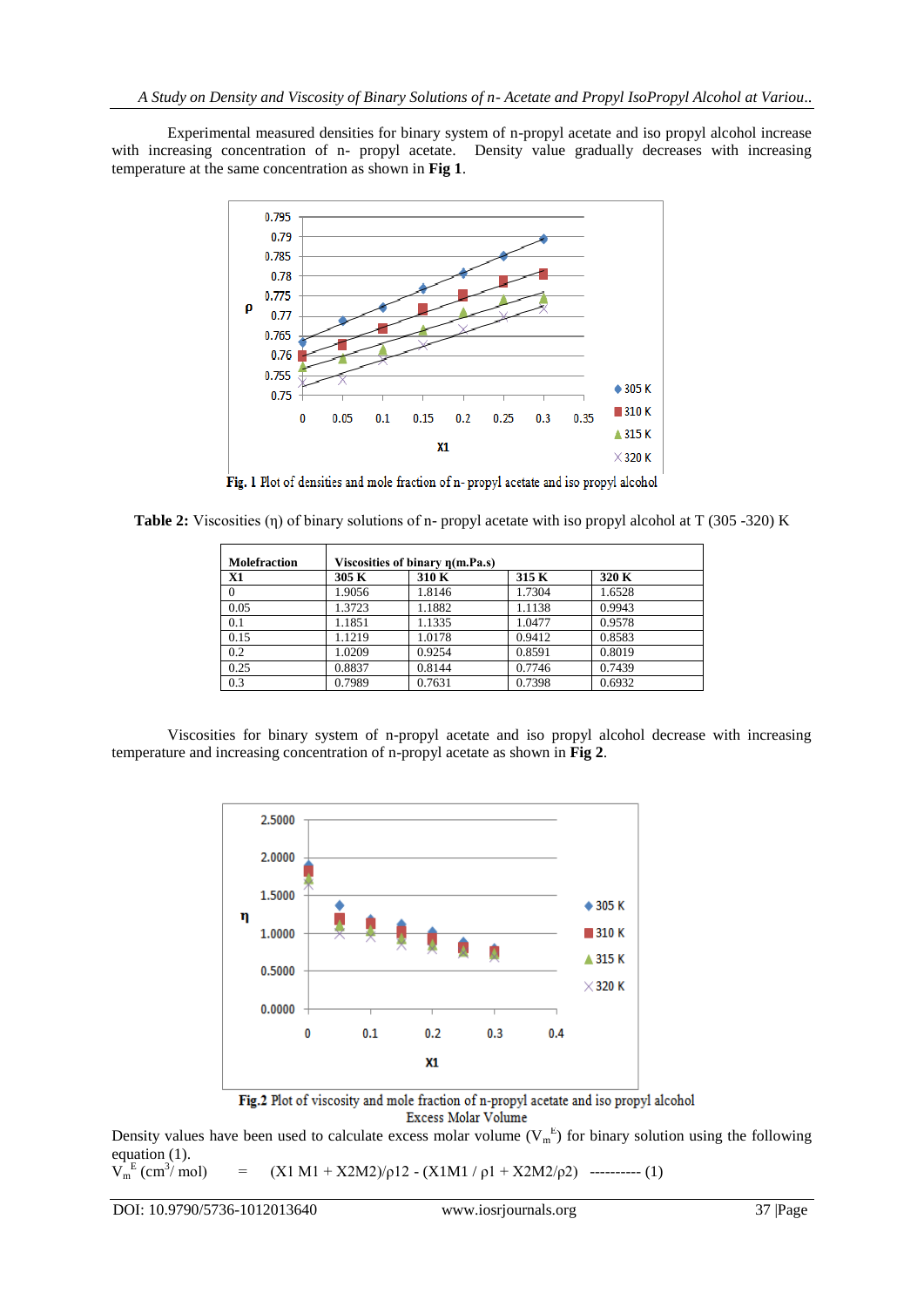Where ρ12 is density of binary solution of n- propyl acetate and iso propyl alcohol; X1, M1, ρ1 and X2,M2, ρ2 are the mole fraction, molecular weight and density of pure compound 1 and 2 respectively. Excess molar volume for binary solution of n-propyl acetate and iso propyl alcohol at 305K, 310K, 315K and 310K are listed in Table-3.

| Mole<br>fraction | Excess molar volume of binary (in $cm3/mol$ ) |        |        |        |  |
|------------------|-----------------------------------------------|--------|--------|--------|--|
| <b>X1</b>        | 305 K                                         | 310 K  | 315 K  | 320 K  |  |
| $\Omega$         | 0.0000                                        | 0.0000 | 0.0000 | 0.0000 |  |
| 0.05             | 0.4111                                        | 1.0454 | 1.4110 | 2.0065 |  |
| 0.1              | 0.8488                                        | 1.4147 | 1.9973 | 2.2950 |  |
| 0.15             | 1.1010                                        | 1.6815 | 2.2610 | 2.7147 |  |
| 0.2              | 1.4326                                        | 2.0700 | 2.5460 | 3.0575 |  |
| 0.25             | 1.6950                                        | 2.4492 | 2.9580 | 3.4868 |  |
| 0.3              | 1.9218                                        | 2.9916 | 3.6894 | 4.0416 |  |

**Table 3**: Excess molar volume  $(V_m^E)$  of binary solutions of n- propyl acetate with iso propyl alcohol at T (305 -320) K

In present work excess molar volume is positive for whole range of composition and temperature shown in **Fig. 4**.It may be due to repulsive force of steric hindrance of ester molecule and declustering of alcohol in presence of ester.[15,16] The dispersion force in binary system may leads to the positive value of excess molar volume. As the temperature increase force of dispersion also increase which significantly governs to increase value of excess molar volume. [17, 18]



and isopropyl alcoholDeviation in viscosity

The deviation in viscosity  $(\Delta \eta)$  is calculated using following relation given in equation (2)  $\Delta \eta$  (m.Pa.s) =  $\eta_{12}$  - (X1  $\eta$ 1 + X2  $\eta$ 2) -----------(2) Where  $\eta_{12}$  is viscosity of binary solution; X1,  $\eta_1$  and X2,  $\eta_2$  are the mole fraction and viscosities of pure component 1 and 2 respectively.Deviation in viscosity ( $\Delta n$ ) at 305K, 310K, 315K and 320 K for the binary mixture of n- propyl acetate and iso propyl alcohol is listed in Table 4.

**Table 4:** Deviation in viscosity (Δη) of binary solutions of n- propyl acetate with iso propyl alcohol at T (305 - 320) K

| <b>Mole Fraction</b> | Deviation in viscosity $\Delta \eta$ (m.Pa.s) |           |           |           |  |  |
|----------------------|-----------------------------------------------|-----------|-----------|-----------|--|--|
| X <sub>1</sub>       | 305 K                                         | 310 K     | 315 K     | 320 K     |  |  |
|                      | 0.0000                                        | 0.0000    | 0.0000    | 0.0000    |  |  |
| 0.05                 | $-0.4652$                                     | $-0.5628$ | $-0.5571$ | $-0.6027$ |  |  |
| 0.1                  | $-0.5843$                                     | $-0.5538$ | $-0.5635$ | $-0.5835$ |  |  |
| 0.15                 | $-0.5795$                                     | $-0.6059$ | $-0.6105$ | $-0.6271$ |  |  |
| 0.2                  | $-0.6123$                                     | $-0.6347$ | $-0.6331$ | $-0.6278$ |  |  |
| 0.25                 | $-0.6815$                                     | $-0.6821$ | $-0.6579$ | $-0.6299$ |  |  |
| 0.3                  | $-0.6982$                                     | $-0.6697$ | $-0.6332$ | $-0.6249$ |  |  |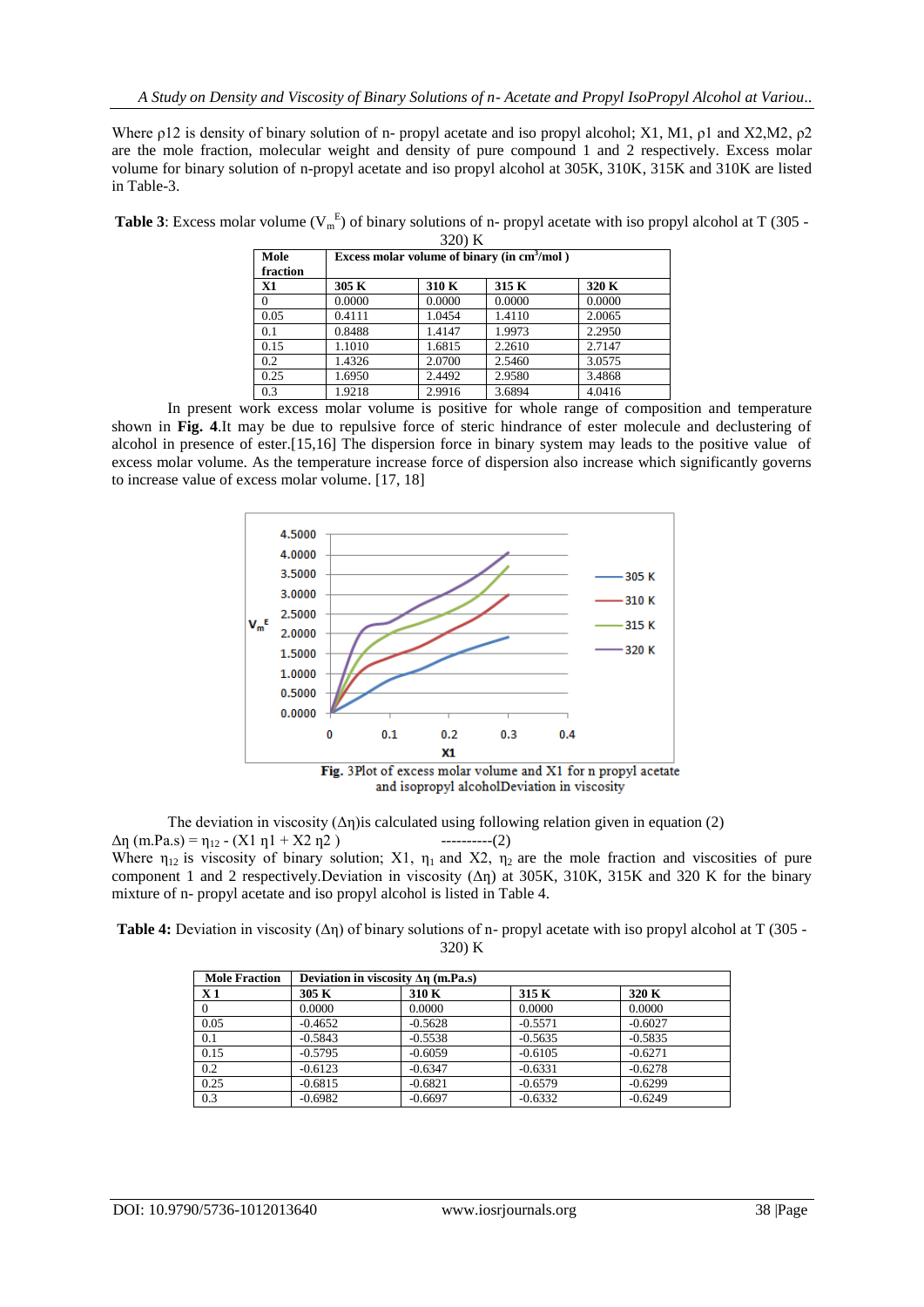**Δƞ**obtainednegative in entire range of composition and becomes more negative with increasing temperature shown in **Fig 4**.The negative value of deviation in viscosity revels the Association of molecules in binary mixture is less than that of pure components [19]. Negativedeviation in viscosity may also due to breaking of dipolar combination of alcohol in presence of esters.



and iso propyl alcohol

## **Apparent Molar Volume**

The apparent molar volume VΦ1 and VΦ2 of the binary system of n- propyl acetate and iso propyl alcohol were calculated by using equation (3) and (4) respectively.

 $V\Phi$ 1 =  $(X2M2/X1)^*(p2-p12)/ (p2p12) + M1/p12$  --------- **(3)**  $V\Phi$ 2 = (X1M1/X2)\*( $\rho$ 1- $\rho$ 12)/ ( $\rho$ 1 $\rho$ 12) + M2/ $\rho$ 12 **--------** (4) Apparent molar volume for n-propyl acetate (VΦ1) and iso propyl alcohol (VΦ2) are listed in Table 5 and graph is plotted against mole fraction shown in Fig 5 and Fig 6.

**Table 5:** Apparent molar volume (VΦ1) and (VΦ2) of binary solutions of n- propyl acetate with iso propyl alcohol at T (305 -320) K

|                | $\text{cm}^3/\text{mol}$ )<br>$V \Phi 1$ |          |          | $\text{cm}^3/\text{mol}$ )<br>$V \Phi 2$ |         |         |         |         |
|----------------|------------------------------------------|----------|----------|------------------------------------------|---------|---------|---------|---------|
| X <sub>1</sub> | 305 K                                    | 310 K    | 315 K    | 320 K                                    | 305 K   | 310 K   | 315 K   | 320 K   |
| $\overline{0}$ | 133.6180                                 | 134.2088 | 134.7050 | 135.4186                                 | 78.5988 | 78.9463 | 79.2382 | 79.6580 |
| 0.05           | 125.3296                                 | 138.0158 | 145.3272 | 157.2373                                 | 78.8642 | 79.5318 | 79.9167 | 80.5435 |
| 0.1            | 125.5946                                 | 131.2542 | 137.0798 | 140.0566                                 | 79.3745 | 80.0033 | 80.6506 | 80.9814 |
| 0.15           | 124.4467                                 | 128.3170 | 132.1801 | 135.2049                                 | 79.7267 | 80.4096 | 81.0914 | 81.6252 |
| 0.2            | 124.2700                                 | 127.4567 | 129.8370 | 132.3944                                 | 80.2222 | 81.0188 | 81.6139 | 82.2533 |
| 0.25           | 123.8866                                 | 126.9037 | 128.9387 | 131.0538                                 | 80.6913 | 81.6970 | 82.3754 | 83.0804 |
| 0.3            | 123.5127                                 | 127.0789 | 129.4047 | 130.5787                                 | 81.1768 | 82.7052 | 83.7019 | 84.2051 |



Fig. 5 Plot of V $\Phi$ 1 and X1 for n-propyl acetate andiso propyl alcohol